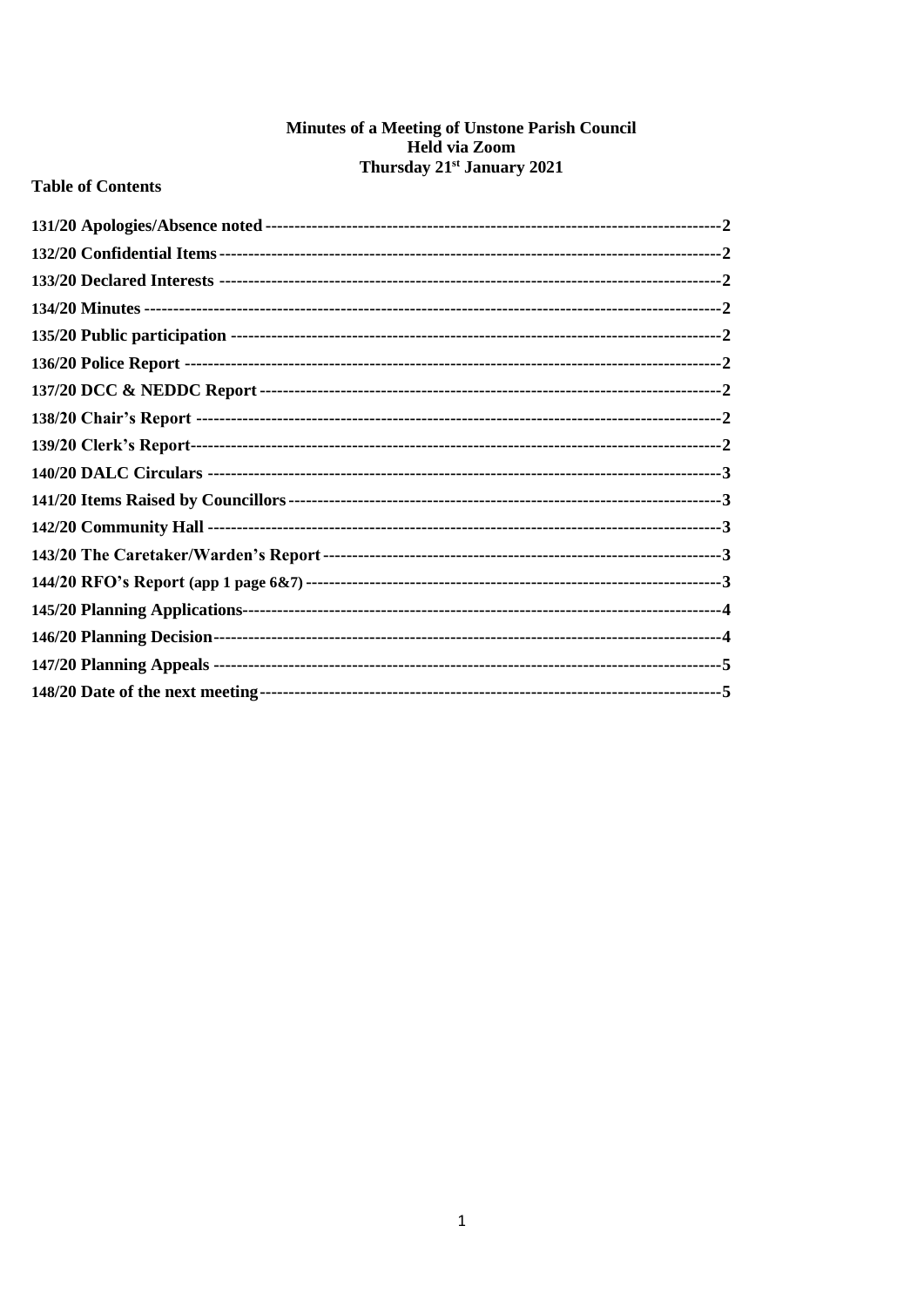### **Minutes of a Meeting of Unstone Parish Council Held via Zoom Thursday 21st January 2021**

Present: Cllrs: Cllr A Dale (NEDDC & DCC), Cllr S Hopkinson, A Land, M Lilleyman, K Perkins, T Rogers, R Smith & V Tebbs

**In Attendance:** J Clayton (Clerk) E Smith (RFO) and M Brown (Caretaker/Warden)

<span id="page-1-0"></span>**131/20 Apologies/Absence noted** – Apologies were received from Cllr Hill. Cllr Dale and Cllr Rogers gave notice that they would join the meeting late as they were attending a DHFS meeting (7.20pm arrival)

<span id="page-1-1"></span>**132/20 Confidential Items** - there were no confidential items on the Agenda

<span id="page-1-2"></span>**133/20 Declared Interests –** No declarations of interests were made.

<span id="page-1-3"></span>**134/20 Minutes** of the UPC Meeting held on Thursday 21<sup>st</sup> January 2021 were accepted by all and signed by the Chair. RESOLVED

<span id="page-1-4"></span>**135/20 Public participation** – two members of the public were present. They raised concerns regarding the Barrack PH development which seemed to have extended beyond the area highlighted on the approved plans on the NEDDC planning portal. They also reported that the legal notices had been put in place late and removed early. Cllrs asked that the matter be brought to the attention of NEDDC Development Control for investigation. RESOLVED

## <span id="page-1-5"></span>**136/20 Police Reports**

- 1. The following crimes were recorded in the parish in November 2020: 1 Criminal Damage, 1Violence against the person and 3 Thefts.
- 2. In December 2020 4 Violence against the person, 5 Thefts and 3 Criminal Damage incidents were recorded. RESOLVED

## <span id="page-1-6"></span>**137/20 DCC & NEDDC Report - Cllr Dale reported:**

- 1. Covid rates were still high in the area but were decreasing
- 2. Sharley Park now had a community testing and NHS vaccination centre.
- 3. Council Tax had been set with a 2.5% increase, Cllrs were mindful that of the current financial impact on the community and resisted further increases.
- 4. Local Plan consultation Cllrs Dale would reply on behalf of UPC by the 31<sup>st</sup> January deadline.
- 5. The NEDDC Care at Christmas initiative had raised £2,700.00 to provide Christmas presents for care home residents. RESOLVED TO NOTE

#### <span id="page-1-7"></span>**138/20 Chair's Report –** Nothing to report

#### **139/20 Clerk's Report**

- 1. Road Closure Back Road Apperknowle, due to electricity works  $20<sup>th</sup>$  and  $21<sup>st</sup>$  January, Main Road Troway  $15<sup>th</sup> - 26<sup>th</sup>$  February 2021.
- 2. Footpath Closure No 4 at Unstone  $10^{th}$  Jan  $10^{th}$  June for remedial works
- 3. NEDDC has inspected UPC risk assessments and arrangements at the Community Hall and given sign off. Current restrictions preclude re-opening and the matter will be revisited when Government restrictions are lifted.
- 4. NEDDC Chairs Appeal for 2021 Alzheimers Research and Nat Deaf Child Society. All Cllrs agreed to send a £50 donation. RESOLVED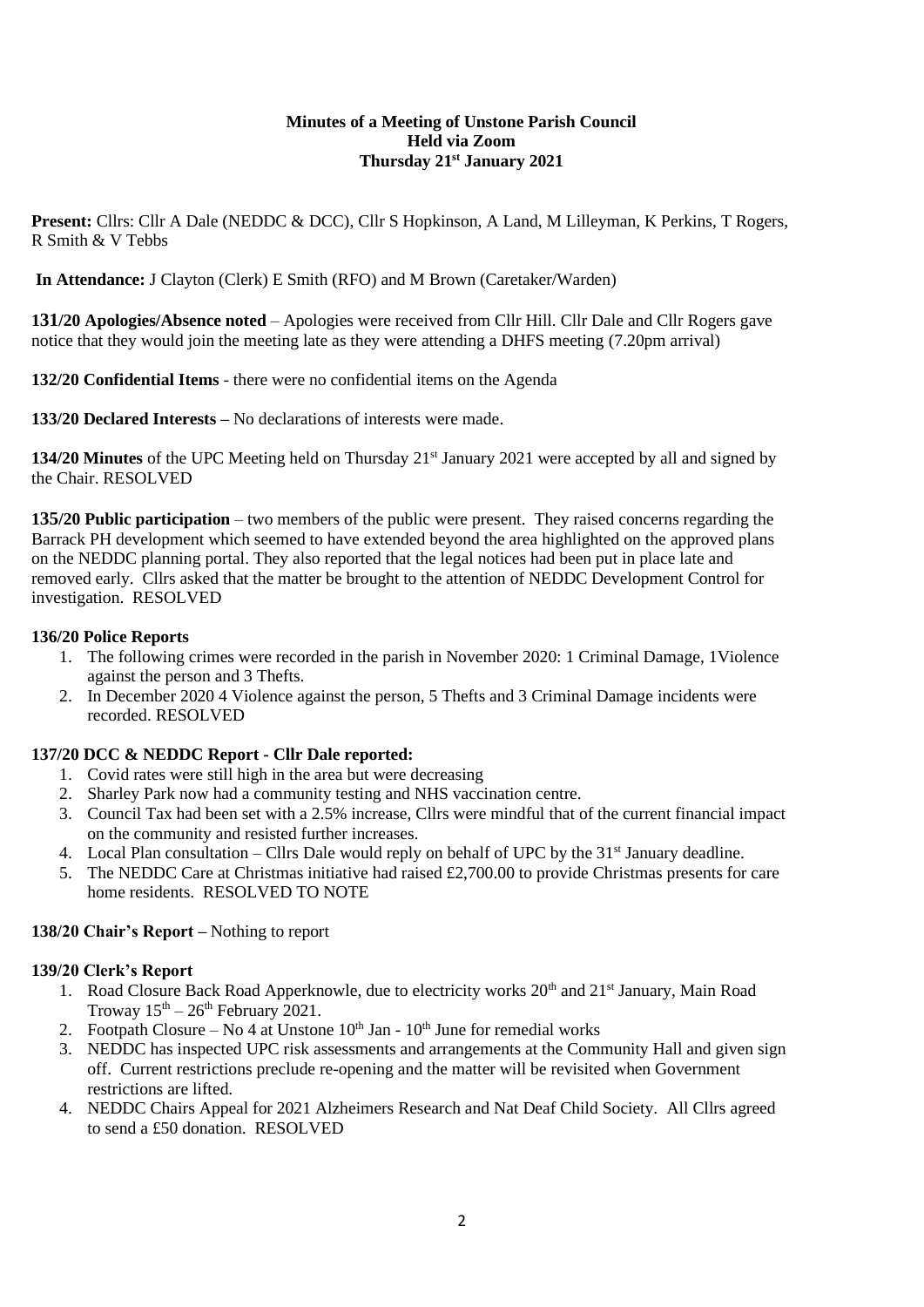<span id="page-2-0"></span>**140/20 DALC Circulars** It was noted that all DALC newsletters and relevant correspondence had been circulated, copies were available from the Clerk. RESOLVED

## **141/20 Items raised by Cllrs**

- 1. Unstone parking issues Cllr Hopkinson reported that the situation on roads in Unstone was still a problem. The situation on Hardhurst Road was of particular concern especially at weekends. Cllr Dale said that he would raise the matter with Rykneld. RESOLVED
- 2. Request for dog bin at West Handley Cllr Rogers reported that he had received numerous requests for the provision of a dog bin at the junction of Ash Lane and Main Road at Handley, due to the high number of dog walkers using the route. The costs are £287.51 for the new bin with £3.66 for the weekly emptying costs. All Cllrs were in approved the provision of the bin. The Clerk would ask NEDDC to supply and install. RESOLVED
- 3. Parish Plan update Cllr Dale and Rogers highlighted that the current Parish Plan required review. A working group was set up including Cllrs Dale, Lilleyman, Rogers and Smith with their findings to be brought to the UPC March meeting for the approval of the full council. RESOLVED
- 4. DALC Training opportunities for Cllr Rogers reminded the council that as UPC pay the higher levels of subscription they benefit from three free places on many training courses, which they do not seem to be taking full advantage of at the present time. RESOLVED TO NOTE

# **142/20Community Hall**

The Caretaker/Warden reported:

- 1. Chubb fire have serviced all UPC extinguishers, no faults were identified.
- 2. Painting of Community Hall is almost complete
- 3. The Electrician was called to replace a faulty rocker switch on emergency lighting system. RESOLVED TO NOTE

## <span id="page-2-1"></span>**143/20 The Caretaker/Warden's Report**

The Caretaker/Warden reported:

- 1. Routine checks on bins, grit bins, dog bins, bus stops and benches etc around parish
- 2. Old bench now removed from Whittington play area, as per Playground Inspection.
- 3. Routine play area inspections carried out
- 4. Rotten monkey bar beam and rotten rocking foot platform removed from Brierley play area as per annual inspection report.
- 5. Loose fixing on spinner at Brierley now repaired as per annual inspection report.
- 6. New swings fixed at Sharman play area.
- 7. Damaged grit bin at High St, Apperknowle replaced with new bin.
- 8. The new brush cutter did not arrive until December, which was too late to cut the bridleway at Apperknowle last season and will now be cut in Spring. The necessary risk assessment will be completed prior to works being carried out.
- 9. All UPC risk assessments have been reviewed for annual check.
- 10. The van passed it's first MOT in November, it has been booked in for work on faulty door sensor.
- 11. The mole catcher has been contacted again for Whittington play
- 12. Reported several cases of fly tipping within the parish to NEDDC
- 13. Reported ASB riding motor bikes and quads on Whittington lane to PCSO Flowers in November.
- 14. The mowers have been booked in for annual service at Broadfield Mowers. RESOLVED TO NOTE

# <span id="page-2-2"></span>**144/20 RFO's Report.**

- 1. The RFO's report had been circulated and was approved. RESOLVED
- 2. The Cheque /BAC's request for December 2020 and January 2021 total £10,182.57 and £4,943.21, was unanimously approved along with the current income sheet and bank reconciliation (App 1). RESOLVED
- 3. Grant funding has been received for Community Hall from NEDDC Business Support Grant £10,000. RESOLVED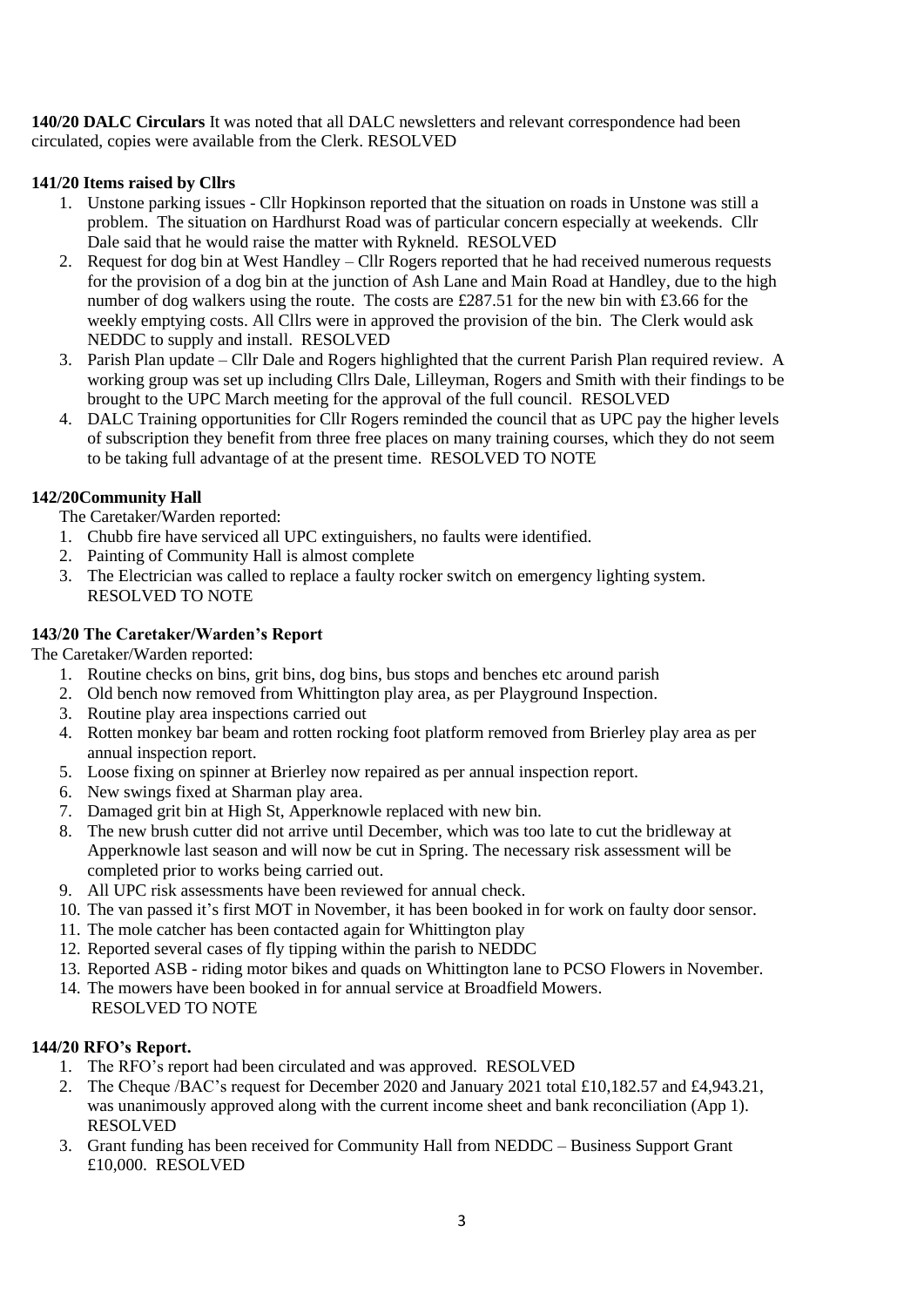- 4. COVID-19 has resulted loss of income, an estimation of lost income due to the closure of the Community Hall is around £800 per month. RESOLVED TO NOTE
- 5. DET Funding the RFO has received correspondence to state the grant application had been successful for £6,000 contribution towards Brierley Park. Awaiting official correspondence before proceeding with the purchase of the play equipment from the provider of the cheapest quotation - (Kompan). All Cllrs were in agreement. RESOLVED

## <span id="page-3-0"></span>**145/20 Planning Applications**

- 1. 20/01172/TPO | Application to prune 1no Oak Tree covered by NEDDC Tree Preservation Order 253 Area W1 | Woodland 100 Metres West Of Parkgate Farm Parkgate Lane Nether Handley - no note
- 2. 20/01173/TPO | Application to prune 1no Oak Tree (T4) covered by NEDDC TPO 253 Area W1 | Woodland 100 Metres West Of Parkgate Farm Parkgate Lane Nether Handley – to note
- 3. 20/01124/FL | Erect one number 4 Bedroom Detached property, and one number 3 Bedroom property on the redundant car park, previously associated with the Fleur De Lys Hotel and Public House (Amended Plans) | Fleur De Lys Hotel Main Road Unstone Dronfield S18 4AB. Cllrs reported that this land is susceptible to flooding and an area of the car park is covered by green belt restrictions, they also asked that adequate parking provision is required for all accommodation on site.

The feedback would be sent to NEDDC.RESOLVED

### **146/20 Planning Decisions**

- 1. 20/01011/CATPO | Notification of intention to pollard trees located within the Summerley Conservation Area | Summerley Hall Fruit Farm Summerley Lower Road Apperknowle Dronfield S18 4BB – No objection 20.11.20
- 2. 20/01044/DISCON | Application to discharge condition 2 (Boundary treatments) pursuant to planning application 18/01006/FL | Barrack House Barrack Road Apperknowle Dronfield S18 4AU – Condition discharged 8.12.20
- 3. 20/01036/OL | Outline application with all matters reserved for 1no dwelling at the rear of the property | 216 Sheffield Road Unstone Dronfield S18 4DB – Refused 23.12.20
- 4. 20/01048/AMEND | Non material amendment to planning application 19/00982/FL to change the windows from white UPVC to Grey UPVC | 1 Barrack Road Apperknowle Dronfield S18 4AU – Approved 18.11.20
- 5. 20/01025/DISCON | Application to discharge conditions 4 (Slate Samples), 5 (Rainwater Goods), 6 (Stone samples), 7 (Rooflights), 8 (Mortar Mix) and 9 (External Joinery) of Listed Building Consent application 19/01224/LB | The Farm Back Road Apperknowle Dronfield S18 4AR – Condition discharged 15.12.20
- 6. 20/01002/DISCON | Application to discharge conditions 9 (bat mitigation), 10 (gas risk assessment) and 11 (package treatment plant details) of planning approval 19/01223/FL | The Farm Back Road Apperknowle Dronfield S18 4AR – Condition discharged 04.12.20
- 7. 19/00902/FL | Application for change of use of land for purposes of dog breeding and construction of dog breeding kennels | Unstone House Whittington Lane Unstone Dronfield S18 4DQ. Conditionally approved 24.11.20
- 8. 20/00917/FLH | Single storey extension to detached dwelling | Ouzlebank Farm Highgate Lane Dronfield S18 1UB – Refused 11.12.20
- 9. 20/01033/FL | Application to vary condition 2 (Approved Drawings) of 19/00113/FL | Fleur De Lys Hotel Main Road Unstone Dronfield S18 4AB – Conditionally approved 18.12.20

The above planning decisions were noted. RESOLVED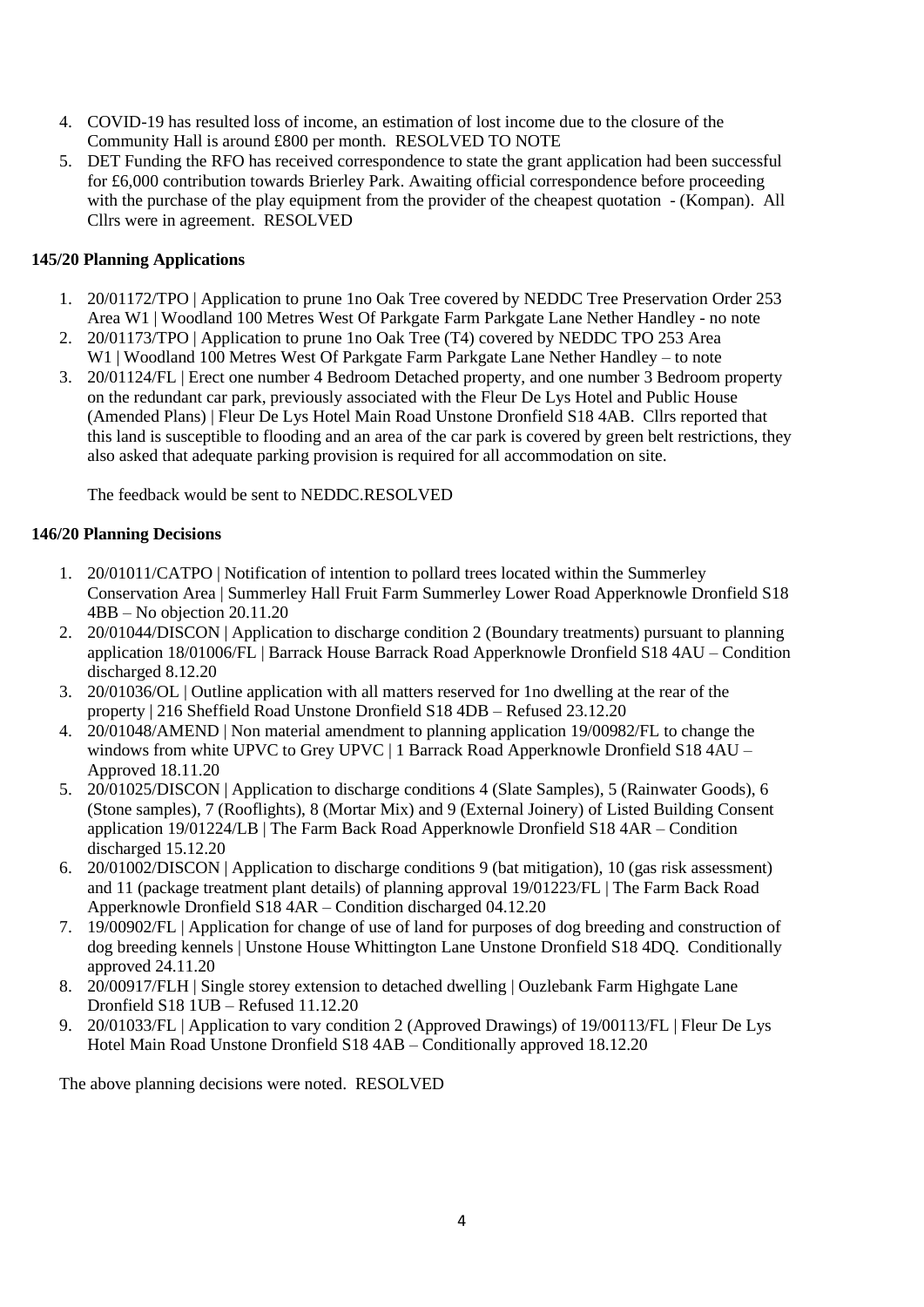#### **147/20 Planning Appeals**

- 1. TOWN AND COUNTRY PLANNING ACT 1990 (AS AMENDED) PLANNING APPEAL AGAINST REFUSAL OF A HOUSEHOLDER APPLICATION - Appeal By: Mr J Foulstone Site at: Briars Westfield Lane Middle Handley Sheffield. Proposal: Single-storey rear extension with balcony and detached garage to side. Start Date: 18.11.2020
- 2. Planning Appeal Decision Appeal Ref: APP/R1038/D/20/3261290 Briars, Westfield Lane, Middle Handley S21 5RY. The appeal is made under section 78 of the Town and Country Planning Act 1990 against a refusal to grant planning permission. The appeal is made by Mr J Foulstone against the decision of North East Derbyshire District Council. The application Ref 20/00411/FLH, dated 12 May 2020, was refused by notice dated 4 August 2020.The development proposed is single storey rear extension and detached garage. Decision - Appeal Dismissed 23.12.20

<span id="page-4-0"></span>**148/20 Date of the next meeting** was confirmed for Thursday 18<sup>th</sup> February 2021 The meeting closed at 7.54pm

Page 5 of 5 Chair's signature…………………………………………………………………18th February 2021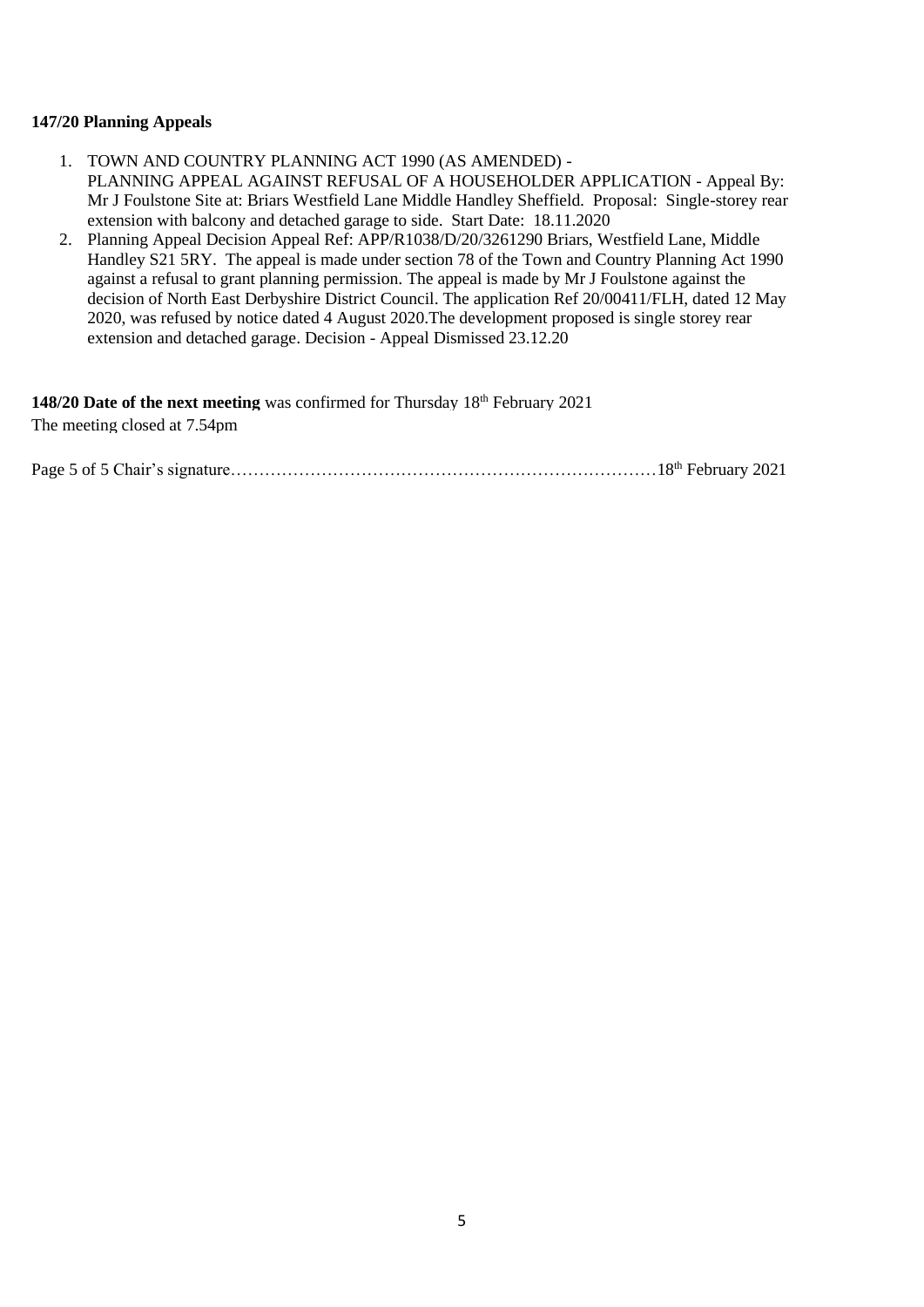# App1

## **Unstone Parish Council Accounts**

| <b>January</b> | <b>Cheque Requests</b>   |                                         |               |                |              |
|----------------|--------------------------|-----------------------------------------|---------------|----------------|--------------|
|                | <b>Payee</b>             | <b>Details</b>                          | <b>Amount</b> | <b>Vat Rec</b> | <b>Total</b> |
| D/D            | Leasys                   | Van HP Charge 21/SAT/00003648           | £265.89       | £53.17         | £319.06      |
| D/D            |                          | Pension Contributions Jan 2021          | £90.44        |                | £90.44       |
|                | <b>Nest</b>              |                                         |               | £0.00          |              |
| S/O            | <b>Wish Computers</b>    | Web site management                     | £23.00        | £0.00          | £23.00       |
| D/D            | <b>NEDDC</b>             | <b>Trade Waste Collections</b>          | £36.27        | £0.00          | £36.27       |
| D/D            | <b>Unity Trust</b>       | <b>Bank Charges</b>                     | £28.20        | £0.00          | £28.20       |
| D/D            | <b>British Gas</b>       | Electricity Bill 01/11 to 30/11/20      | £35.16        | £1.75          | £36.91       |
| D/D            | <b>British Gas</b>       | Gas Bill 29/10 to 30/11/20              | £42.91        | £2.14          | £45.05       |
| D/D            | <b>British Gas</b>       | Gas Bill 01/12 to 31/12/20              | £46.85        | £2.34          | £49.19       |
| D/D            | <b>Unity Trust</b>       | Monthly Fee                             | £3.00         | £0.00          | £3.00        |
| D/D            | Chubb                    | Powder Extinguisher Charge              | £74.05        | £14.81         | £88.86       |
| D/D            | Chubb                    | Foam Extinguisher Charge                | £2.59         | £0.52          | £3.11        |
| D/D            | Chubb                    | CO <sub>2</sub> Extinguisher Charges    | £199.89       | £39.98         | £239.87      |
| <b>BACS</b>    | E&D Steel                | <b>Emulsion Roller and Gloss Roller</b> | £9.39         | £1.86          | £11.25       |
| <b>BACS</b>    | <b>Broadfield Mowers</b> | Mower Service - HUSQVARNA 545RXT        | £541.67       | £108.33        | £650.00      |
| <b>BACS</b>    | <b>SLCC</b>              | Membership Fee                          | £126.00       | £0.00          | £126.00      |
| <b>BACS</b>    | Miscellanous             | Payroll Jan 2021                        | £2,709.63     | £0.00          | £2,709.63    |
| <b>BACS</b>    | <b>HMRC</b>              | Payroll Jan 2021                        | £483.37       | £0.00          | £483.37      |
|                |                          | <b>January 2021 Payments Total</b>      | £4,718.31     | £224.90        | £4,943.21    |